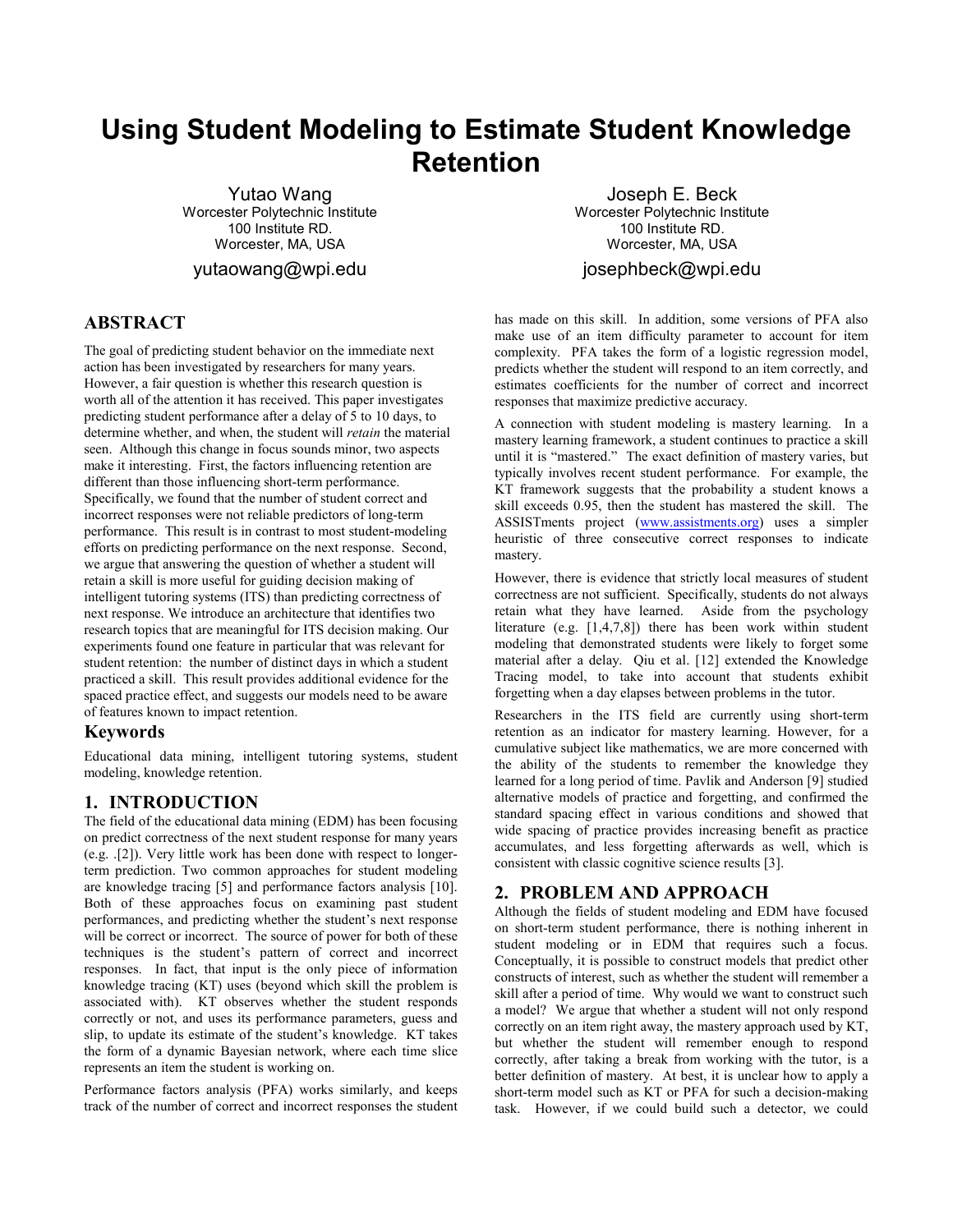deploy it in a computer tutor and use it to decide when to stop presenting items to students. Perhaps a student who gets several items correct in a row, and masters the skill by traditional definition, will be predicted to not retain the skill and should receive additional practice.

The approach we use is straightforward: rather than attempting to predict every next student performance, instead we focus on student performances that occur after a long delay. In this way, even though we are not explicitly modeling the forgetting process, our student modeling approach captures aspects of performance that relate to student long-term retention of the material. It is reasonable that the field of student modeling did not start with long-term retention, as only a small minority of student practice opportunities take place after a long delay. Therefore, such restrictions would result in a too-small data set to train the student model parameters. However, with the advent of large educational sets, such restrictions become less relevant.

The data used in this analysis came from the ASSISTments system, a freely available web-based tutoring system for 4th through 10th grade mathematics (approximately 9 through 16 years of age). The system is mainly used in urban school districts of the Northeast United States. Students use it in lab classes that they attend periodically, or for doing homework at night.

We collected data from school year September 2010 to September 2011, which consisted of 15931 students who solved at least 20 problems within ASSISTments. We filtered out skills that have fewer than 50 students. As a result, we have 2,363,982 data records. Each data record is recorded right after a student answered a problem, and logged relevant information including the identity of the student, the problem identity and skills required to solve it, the correctness of the student's first response to this problem, the duration the student spent on this problem, and the timestamp when the student start and finish solving this problem.

For this task, we defined a student as retaining a skill if he was able to respond correctly after approximately a week. We instantiated a week as any duration between 5 and 10 days. and choose the time interval of 5-10 days as our objects to analyze. We randomly selected one fourth of the students as training data, which result in 27,468 final data records. Note that less than 5% of the data are relevant for training a model of student retention. Thus, this problem requires large data sets.

# **3. STUDENT RETENTION ANALYSIS**

# **3.1 RQ1: Is student retention predictable?**

To answer this question, we built a logistic regression model, using the 27,468 data points with delayed practice opportunities described previously. The dependent variable is whether the student responded correctly on this delayed outcome. We used user identity (user id) and skill identity (skill id) as factors (fixed effets) in this model. We used the following features as covariates, treating incorrect responses as a 0 and correct responses as a 1:

- *n correct*: the number of prior student correct responses on this skill; This feature along with *n\_incorrect*, the number of prior incorrect responses on this skill are both used in PFA models;
- *n* day seen: the number of distinct days on which students practiced this skill. This feature distinguishes

the students who practiced more days with fewer opportunities each day from those who practiced fewer days but more intensely, and allow us to evaluate the difference between these two situations. This feature was designed to capture certain spaced practice effect in students data;

- *g\_mean\_performance*: the geometric mean of students' previous performances, using a decay of 0.7. For a given student and a given skill, use *opp* to represent the opportunity count the student has on this skill, we compute the geometric mean of students' previous performance using formula: *g\_mean\_performance(opp) = g\_mean\_performance(opp-1)\*0.7 + correctness(opp)\*0.3*. The geometric mean method allows us to examine current status with a decaying memory of history data. The number 0.7 is selected based on experimenting with different values.
- *g\_mean\_time*: the geometric mean of students' previous response time, using a decay of 0.7. Similar with *g\_mean\_performance*, for a given student and a given skill, the formula of the geometric mean of students' previous response time is: *g* mean time(opp) *g\_mean\_time(opp-1)\*0.7 + response\_time(opp)\*0.3*;
- slope 3: the slope of students' most recent three performances. The slope information helps capture the influence of recent trends of student performance;
- delay since last: the number of days since the student last saw the skill. This feature was designed to account for a gradual forgetting of information by the student;
- *problem difficulty*: the difficulty of the problem. The problem\_difficulty term is actually the problem easiness in our model, since it is represented using the percent correct for this problem across all students. The higher this value is, the more likely the problem can be answered correctly.

It is important to note that the features were computed across all of the data, not just the items on which the student had not practiced the skill for 5 to 10 days. For example, the n\_correct feature is computed across *all* of the student practices on the skill, not just those practices with a 5 to 10 day delay interval. However, we only create a row in our data set for such delayed retention items (thus there are 27,468 rows). After training the model on the ASSISTments data, we got a  $R^2$  of 0.25. Since this model fit represents training-data fit, it is optimistic. But the model fit is at least strong enough to conclude that student retention appears to be predictable.

The Beta coefficient values and p-values for each covariate are shown in Table 1.

In this table, the positive B values mean the larger the covariate is, the more likely the student respond to this problem correctly. To our surprise, the influence of the *n\_correct* and the *n\_incorrect* features are not reliably different than 0. The features *n\_day\_seen*  and *g\_mean\_performance*, on the contrary, are reliable predictors of student retention. In other words, for predicting long-term retention, the number of days on which the student practiced the skill is important, as is his recent performance. This result is consistent with cognitive "spaced practice effect" result [11]. The raw number of correct and incorrect responses is not a meaningful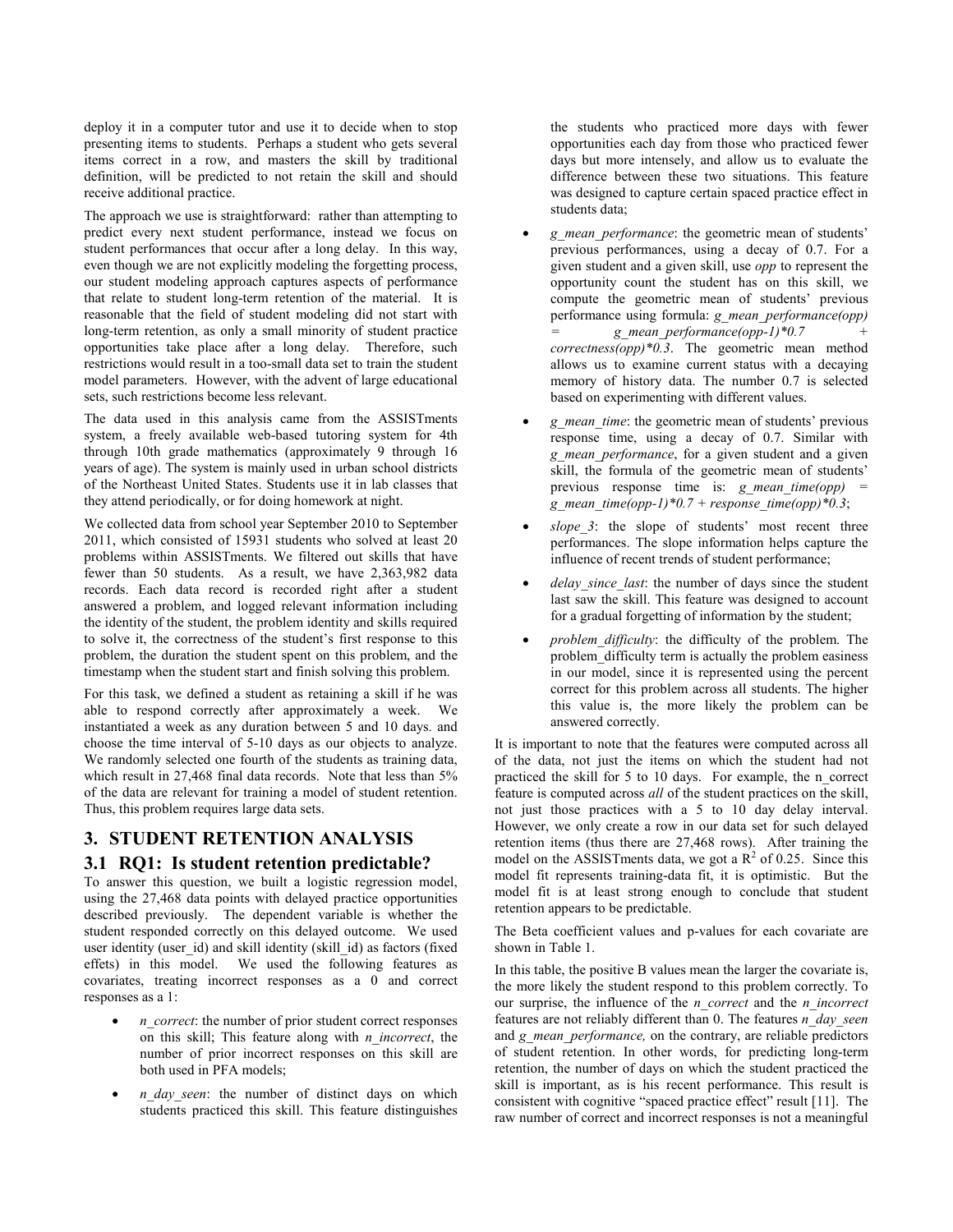predictor. We expected that response time would be relevant to retention, due to its connection to automaticity and mastery [1].

| Covariate          | в        | p-<br>value |
|--------------------|----------|-------------|
| n_correct          | $-0.003$ | .330        |
| n incorrect        | $-0.005$ | .245        |
| n_day_seen         | 0.055    | .000        |
| g mean performance | 0.813    | .000        |
| g mean time        | 0.073    | .043        |
| slope 3            | $-0.033$ | .444        |
| delay_since_last   | $-0.015$ | .182        |
| problem_difficulty | 5.926    | .000        |

Table 1.Parameter table of covariates in Model1.

From the likelihood ratio tests of the training set, we found that the *skill id* and *user id* are also both important features in this model. This indicates that student performance on retention items varies by skill and by student. It is tempting to claim that retention varies by student, but this claim is premature as the user\_id factor models student performance on retention items. However, such performance is composed of how well the student learned the material as well as how much of that knowledge was retained. A student could have a strong memory, but if he never learned the material his user id factor would be low. Therefore, user id does not solely represent retention.

To strengthen the results, we built test set to validate the model. Since the users of testing set are different from those of the training set, we cannot look up user parameters directly for users in the testing set. Instead, we use the mean value of user parameters of the model as an approximation of the user parameter in the testing set. We also did the same thing for the skills that only appear in the testing set.

The R2 of this model on the testing set is 0.17, indicating a reasonable model fit in-line with other attempts at using PFA

## **3.2 RQ2: Does forgetting vary by student?**

We would like to separate the impact of the user id feature into student knowledge and student retention. To accomplish this task, first, we started from the logistic regression model that we used in section 3.1, removed the factor *user id* and substituted a covariate *non\_1st\_pcorrect*. The feature *non\_1st\_pcorrect* is the percent of a student's non-first attempts of the day that are correct. The intuition is that a student's first attempt on a skill each day is the one that is most affected by retention. By considering the student's overall performance, but excluding these items, we are estimating the student's proficiency in the domain in a way that is less contaminated with forgetting, and is thus a purer estimate of the student's knowledge. We trained this model on the same data as the previous model. The feature *non\_1st\_pcorrect* has an estimated Beta coefficient of 3.878, with a p-value 0.000. We got an  $R<sup>2</sup>$  of 0.210 on the data, which is a reasonable model fit. The difference in model fit is caused by the substituting the percent correct, on non-first encounters, for user\_id.

We were curious as to the cause of this difference in model fits, and investigated the residuals from our model. The question is whether the residual was systematic, and could be predicted by

user id. We fit a general linear model with *user id* as a random effect, and the residual as the dependent variable. The  $R^2$  of this model is 0.235. Thus, the residual in our model, after accounting for student overall percent correct in contexts where forgetting was minimal, does vary systematically by user id. Thus it appears that there is some construct beyond performance, such as forgetting, that varies by student.

Although it is tempting to claim this term represents student forgetting, it is necessary to validate the construct [6] we have modeled. To test whether we have modeled retention, we first extracted the student random effects from our GLM. We then computed the correlation between that term, and each student's difference in performance between the first and second question on a skill that occurs each day. Our belief is that this difference in performance is related to student forgetting, since a large increase in performance from the first to the second item suggests the student is remembering old information. Unfortunately, the correlation between these terms was negligible, so we are still searching for what our per-student effect is actually modeling.

## **4. CONTRIBUTIONS**

This paper makes three main contributions. First, the mastery learning notion is expanded to take into account the long-term effect of learning. In comparison to the traditional view that Corbett and Anderson brought up in their seminal work [5], which looks at only the immediate knowledge, this paper looks at broader notion of knowing a skill.

The second contribution this paper makes is extending the PFA model [10] with features that are likely to be relevant for retention. Most prior work has focused on concepts such as item difficulty or amount of assistance required to solve a problem. However, those features focus on student performance and properties of items, not on broad characterizations of performance. Our study confirmed that the long-term knowledge appears to vary by skill, and possibly by student. In addition, the number of days on which a student practiced a skill is relevant, and could be an important feature in directing ITS decision making to enhance retention. This result confirms the spaced practice effects in a larger scope; also we found that the number of correct responses seem to be not so important in predicting knowledge retention.

The third contribution this paper makes is on discovering a new problem that is actionable by ITS. Previous student models focus on estimating student current knowledge, which is powerful for EDM, and an efficient use of data for testing a model, but provides limited guidance for tutorial decision making. This paper proposed a diagram of ITS action cycle that can be used to discover new problems in the EDM field that can lead to higher mastery learning rate in ITS systems.

One goal of EDM is to address questions that are relevant for tutorial decision making of ITS. Currently, many ITS simply present a sequence of problems and evaluate student performance right after the student finished these problems to see if the student mastered the given skill. This process does not have the mechanism for the system to review students' knowledge after a time period, nor know about students' long term performance. It is dangerous for ITS to promote a student on the basis of short term performance. We propose the follows diagram shown in